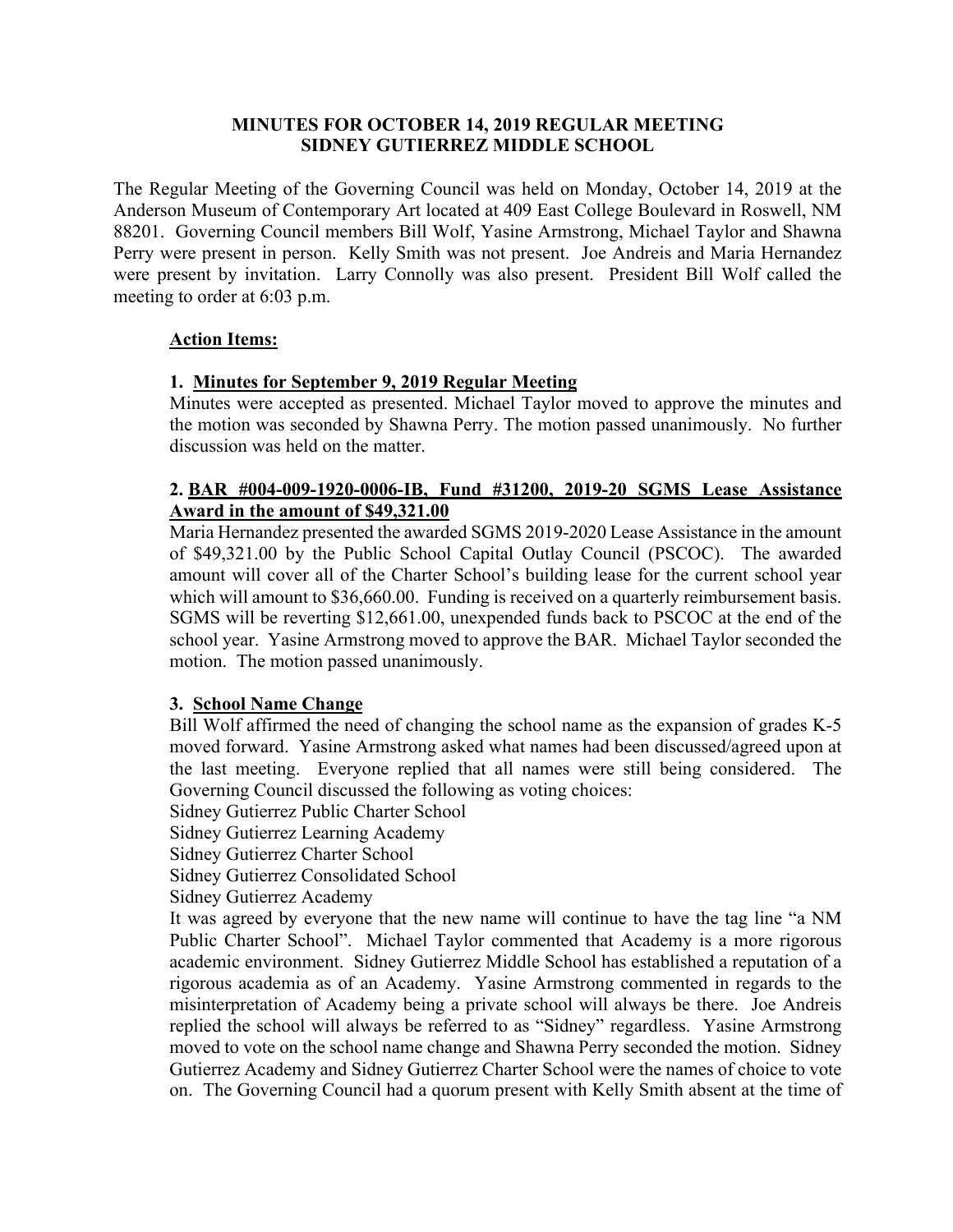voting. President Bill Wolf asked all in favor of Sidney Gutierrez Academy raise your hands, all 4 hands of the present quorum were raised, making the vote unanimous. President Bill Wolf announced the official school name will be Sidney Gutierrez Academy as the school expansion moves forward.

#### **Financial Update**

Maria Hernandez reported Roswell ISD has its network running after the "spear phishing" attack. The financial report had no significant changes, with only operational and maintenance/repairs expenditures. The 2018 GOB Library Allocation was reported and will be a BAR at the next Governing Council meeting. A reminder of the expenditure of the current award needed to be expended by June 2021 deadline.

#### **Facilities Update**

Joe Andreis reported two issues at the school. The first issue being a plumbing problem in the men's room. Fulkerson Plumbing is investigating and will be submitting a quote. The second issue is roof leaks caused by the recent heavy rains. Leaks were discovered over the stairwell, by the loading dock and one needs to be found. Pictures were sent to the City in regards to the leaks. The City replied it was the School's responsibility to maintain the entire building, including the systems within. Mr. Andreis reminded the City that they replaced the roof, not SGMS. He requested the contractors name, date of completion and warranty information, the City responded they would get back with SGMS. Joe Andreis proposed to the Governing Council to consider buying the leased property from the City in the future, since they were considering tearing the building down before SGMS took occupancy of the building. The School would lose the annual Lease Assistance award, but there would be no monthly lease if the building was owned. The School would then pay for the maintenance and upkeep of the building, which it already is paying for. Currently the building is under the City's insurance policies and warranties, SGMS is only the Lessee of the building. If SGMS owned the building, then the insurance and warranties would be in the School's name. Michael Taylor inquired if the roof had been inspected after the last hail storm and Mr. Andreis replied yes.

#### **Other Business**

#### **New Business**

Governing Council Conference and Training will be November 13 thru 16, 2019 in Albuquerque, NM. Joe Andreis reminded the members only 4 hours of training were needed for the school year. Joe Andreis will be registering Yasine, Shawna and Kelly for the November 13 training session. President Bill Wolf suggested this was a good time to invite any perspective governing council members to attend.

The Governing Council will be having their Governing Council Workshop, November 8th from 2 pm to 6 pm, place still to be determined. Shawna Perry will be providing the agenda. The Governing Council moved to include the regular Governing Council meeting at this time from the scheduled November 11th date.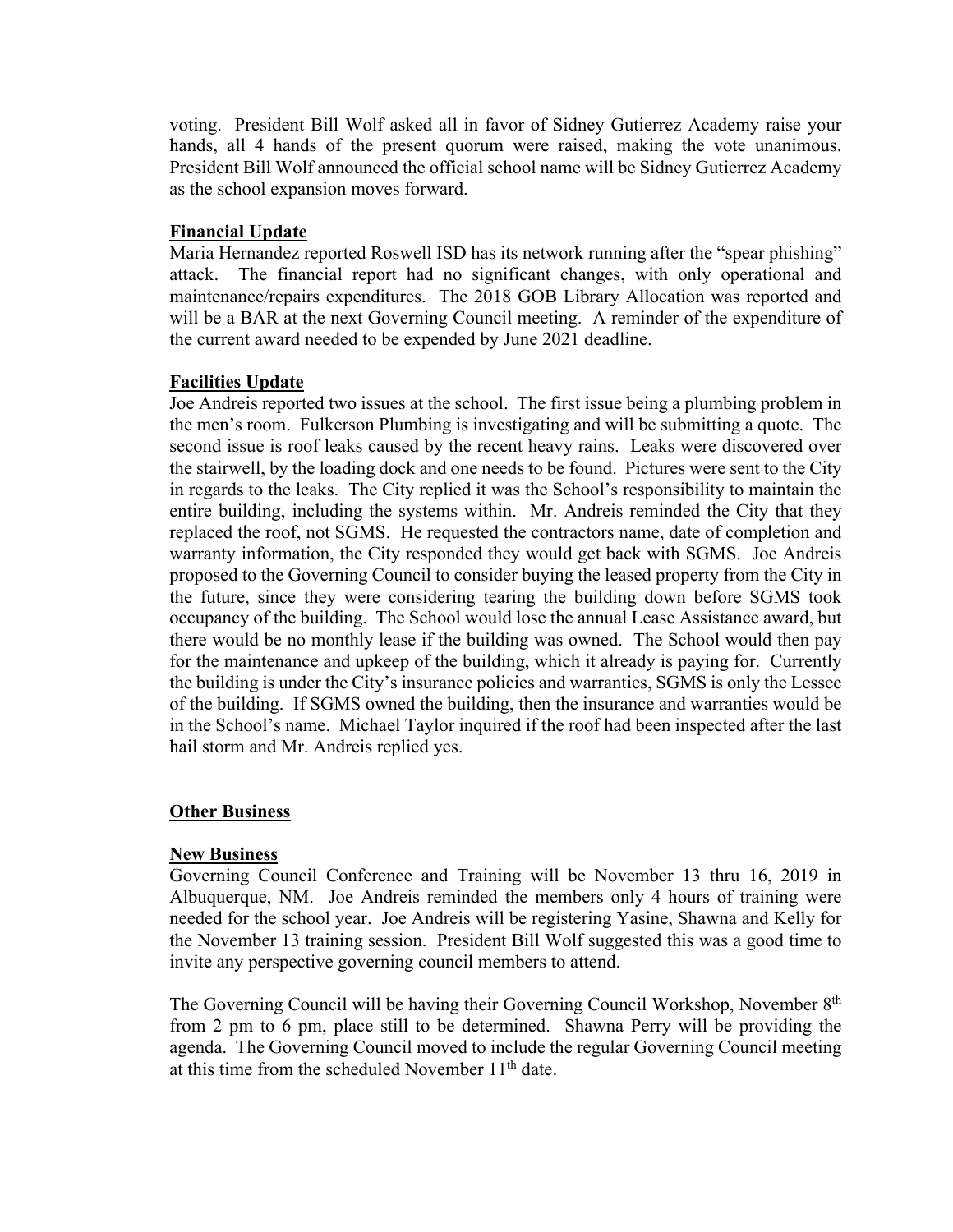#### **Principal's Report**

Leslie Lawner was awarded the NM Teacher of the Year for Social Studies.

Mr. Andreis discussed the Per Pupil Expenditure report, reflecting \$10,410.58 average revenue per student. He will be contacting Chad Cole and Matt Paul in regards to the matter. The said number seems to not be decreasing, but yet school revenue has. The said figure is in the same range as Roswell ISD, who in turn receive more tax revenues than SGMS. Mr. Andreis will attending the Charter School Convention and a Leadership Conference for Superintendents and Charter Leaders, where PPE will be discussed and to see what the legislative approaches will be.

The school is at full capacity, with the first 9 weeks ending on Friday, October 11, 2019. This was an eye opener for some students. Parent/Teacher conferences had a 78% attendance. Parent and Teachers have been in contact in the past 2 weeks keeping a high level of communication in regards to students, addressing academic performance and gaps. Teachers are offering students additional help before, during and after school to bring them current, closing the gaps.

SGMS has been awarded the CSP Grant in the amount of \$178,000.00 for the school expansion for grades K-5. This funding will assist in getting a large portion of the facility ready for the start of grades K-5. The receipt of the actual award letter is still pending, which seems that the application phases 4 and 5 have been discarded, which involved the interview process. In moving forward with the expansion, enrollment process will need to be discussed, planning as the  $6<sup>th</sup>$  grade enrollment will be phased out due to the rollover. It was agreed upon that the enrollment By Laws, Sibling policy will need to be reviewed with Patty Matthews assistance.

Mr. Andreis stressed keeping the same fundraising procedure with the elementary grades as it is currently being done with the middle school grades. The PTO and Foundation currently do all the fundraising, the School only accepting donations. Funds are not comingled, staying separate.

#### **Public Comment**

Larry Connolly, 2015 Encanto, Roswell, NM introduced himself and this being his first attendance to a SGMS Governing Council meeting. He said he attends 20 to 30 meetings a month, including the City and County. He was impressed by SGMS financials and had the same question, how does the State come up with their numbers. He believes the City has the best idea in regards to that. He congratulated the Governing Council on their new name. He commented he attended private schools all his life and likes Academy in the school name. He informed the Governing Council he had contact information if needed for several City employees. He asked how many students were currently enrolled at SGMS. Mr. Andreis replied 67, with the District's approval of 1 extra student, due to an enrollment issue. Mr. Connolly asked why Charter Schools can't have high student enrollment? Mr. Andreis replied due to Statue a Charter School, in a rural area with a District of less than 3,000 students, cannot have 10% of the school population within its community. Also research has shown small class size work best, keeping the best interest of the student. Staying small will not impact the authorizing District financial hardship.